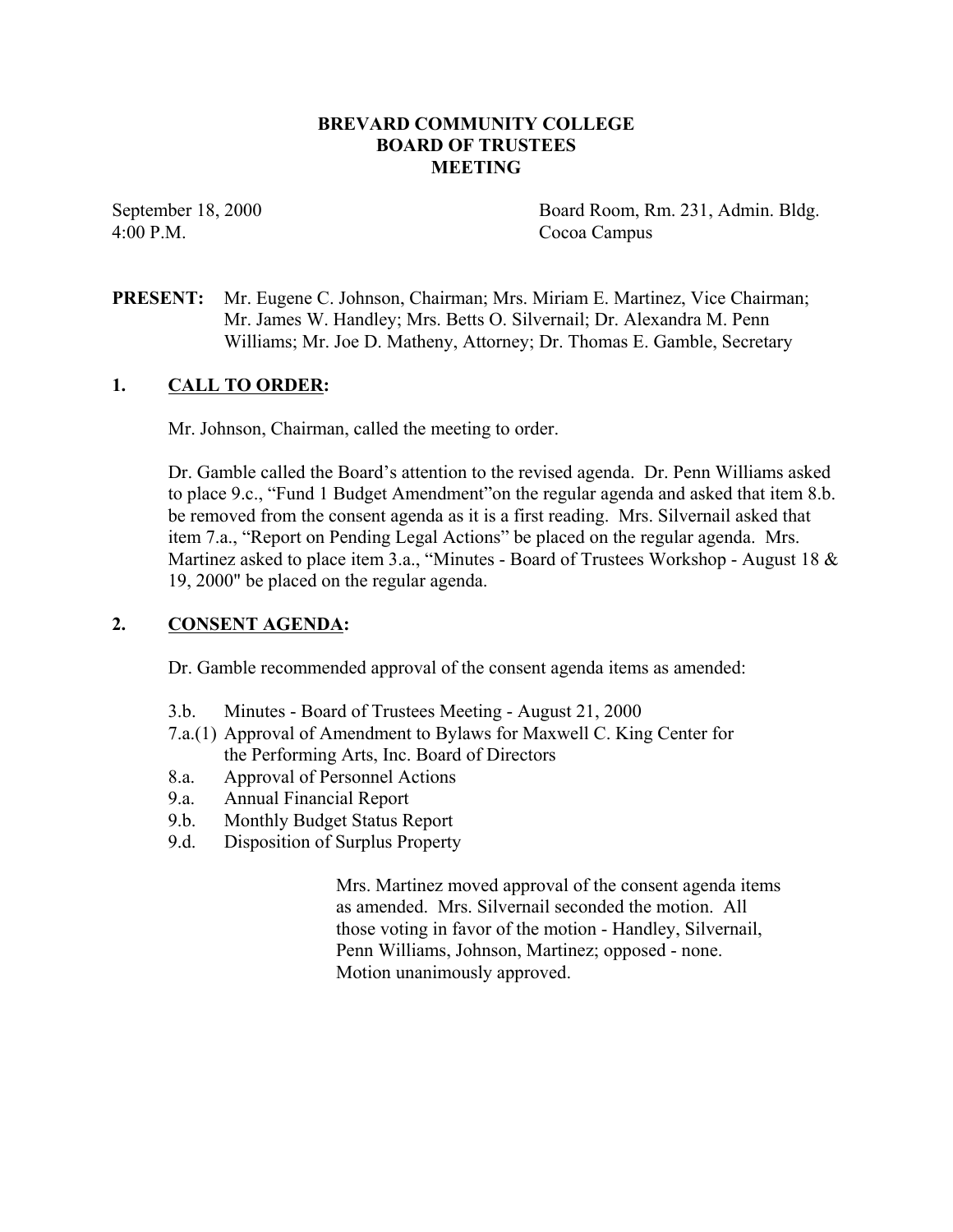**Board of Trustees Meeting September 18, 2000 Page -2-**

## **3. APPROVAL OF THE OFFICIAL MINUTES OF PREVIOUS MEETING:**

#### a. Minutes - Board of Trustees Workshop - August 18 & 19, 2000

Mrs. Martinez suggested revisions be made to the workshop minutes pertaining to the Visioning report. The minutes will be submitted to the Board for approval at the October Board meeting.

b. Minutes - Board of Trustees Meeting - August 21, 2000

Approved - consent agenda.

### **4. COMMUNICATIONS:**

a. Report on Dental Program - Dr. Fettrow/Ms. Hallock/Ms. Kahler

Dr. Brenda Fettrow, Cocoa Campus President, introduced Ms. Holly Kahler, Dental Assistant Program Coordinator; Ms. Janice Raulerson, Dental Hygiene Program Coordinator and Ms. Rita Hallock, Assistant Professor for the Dental Hygiene Program. Dr. Fettrow provided material to the Board of Trustees on the dental program.

Ms. Hallock gave a powerpoint presentation to the Board on the dental program. She reported on the clinical facility for the two dental programs located on the Cocoa Campus. Dr. Dennis Connaughton is on staff full-time and is active as an instructor in the students' classroom and in clinical experience. Ms. Hallock reported on career opportunities, program transitions and articulation, program performance and program projections. The programs are designed for easy transition from the high school to dental assisting and, if desired, to the dental hygiene program. High school students may begin to take general education requirements as dual enrollment. The dental assisting program is a one-year vocational program. Thirty-two college credits will transfer from dental assisting to dental hygiene within certain time parameters. A certified dental assistant (CDA) performs chair side assistance to the dentist, exposes and develops radiographs, performs expanded function duties and completes front office tasks as needed. A registered dental hygienist provides direct patient care, including preassessment of health and disease status, patient education, preventive or therapeutic treatment and expanded functions. Ms. Kahler reported two avenues are available in the dental assisting program – the traditional full-time program and the independent study outreach program. The enrollment for the program is up 25% this year. The projected job growth rate for dental assisting is 48% in the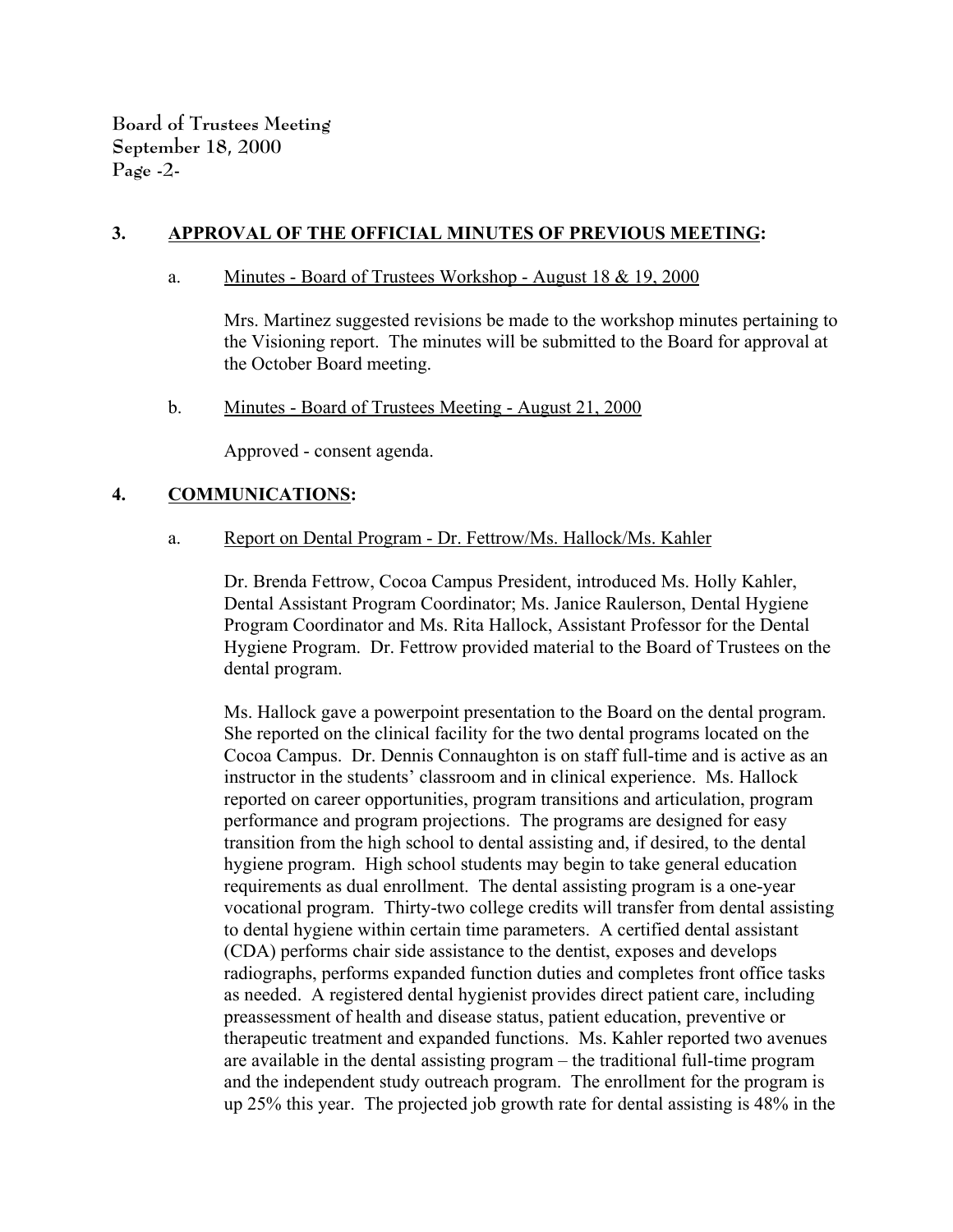**Board of Trustees Meeting September 18, 2000 Page -3-**

> next eight years. Ms. Raulerson reported on job skills for the dental hygiene program. BCC's dental hygiene program national board examination scores ranked within the top 15% six out of the seven past years. BCC has a 97% pass rate on both components of the Florida licensure exams. Selection for the dental program is based on academics, test scores and allied health experience. The range of graduates is 10-12 annually. BCC graduates seeking employment have a 100% employment rate within the first six months post licensure. Ms. Hallock reported students perform externship clinical rotations throughout the county. Students volunteer in community health care projects. She reported on scholarship and grant money utilized by the students and for improvements for the program.

> Mrs. Martinez asked about the 12 slots available per year in Brevard County and if the amount was a constraint. Ms. Raulerson reported according to accreditation standards, the college could only have ten students; however, this is managed by making arrangements with externship sites. Mrs. Martinez asked if the BCC program could keep up with the 48% projected job growth rate over the next eight years. Ms. Raulerson discussed the situation and constraints allowed. She indicated at this time, with the assistance of the out reach program the college has been able to keep up with the growth demand.

# **5. CITIZEN'S PRESENTATION:**

None

### **6. CONSTRUCTION AND DEVELOPMENT:**

#### a. Architect Selection - WBCC Studio - Cocoa Campus - Mr. Little

Mr. Al Little, Vice President of Business and Administrative Services, reported for the past several months members of the BCC staff worked with Harris Corporation to develop preliminary plans for the WBCC renovation. Harris is serving as the Systems Integrator for the project to ensure that all of the equipment will broadcast once it is installed. Mr. Little reported the architect selection committee reviewed the submissions received from several architect firms. Two proposals were selected for review and both involved Rees Architects, a nationally known firm in the broadcast field. One of the submissions was for Rees Architects to operate as the sole architect and the other was from the local firm of Rood & Zwick to work in tandem with Rees Architects as it relates to the broadcasting. Mr. Little reported the architect selection committee unanimously agreed to involve a local company to work with Reese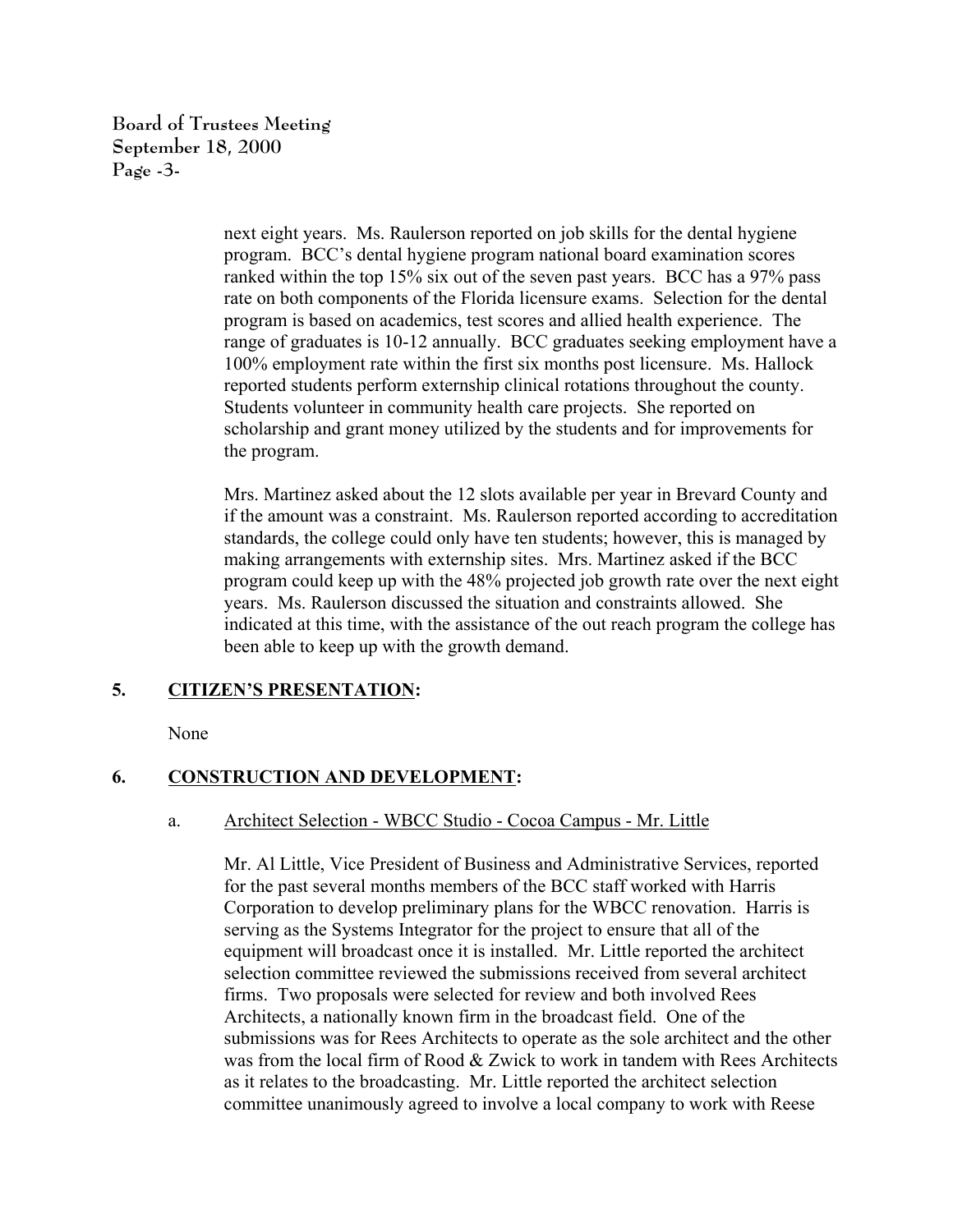**Board of Trustees Meeting September 18, 2000 Page -4-**

> Architects. Dr. Gamble recommended approval of Rood & Zwick working with Rees Architects for work on the WBCC Studio project.

> > Mr. Handley moved approval of Rood & Zwick to work with Rees Architects for the WBCC Studio project and for the college administration to negotiate a contract. Mrs. Silvernail seconded the motion. All those voting in favor of the motion - Handley, Silvernail, Martinez, Penn Williams, Johnson; opposed - none. Motion unanimously approved.

#### b. Update - Palm Bay Aquatic Center - Dr. Purga

Dr. Bert Purga, Palm Bay Campus President, reported on the history of the decision for the placement of the proposed swimming pool on the Palm Bay Campus. It is being recommended at this time that the proposed swimming pool location be relocated to an area north of the softball field. He answered questions presented by the Board members. The Palm Bay Chamber of Commerce Foundation has joined the college with the aquatic project in order to look at support from the community. Mr. Handley asked if Stottler Stagg has been involved in the pool move as they assisted with the original campus plan. Dr. Purga reported the college is no longer using Stottler Stagg in developing the campus plan. Dr. Gamble discussed obtaining a master planner for the college in its entirety in the future. Mrs. Martinez asked if the swimming pool fits in with the college's mission. Dr. Purga felt the pool was a valuable component of the community service aspect of the college. It was the consensus of the Board that the college not have to manage the swimming pool. Mr. Matheny reported he could develop an agreement with the parties involved with the swimming pool similar to the agreement for the proposed amphitheater. Dr. Gamble reported the college's role would be to utilize the swimming pool principally for instructional purposes and the maintenance and operation issue would have to be bargained with the county and the city. Dr. Purga reported approximately six years ago when the money moved from the county and the city to the college for the swimming pool project there was an agreement put into effect and the college has asked that the agreement be revisted. College representatives will meet with representatives from the county and the city to discuss the agreement as it relates to the responsibilities of each party to ensure that every effort is made to avoid the college serving as the manager of the facility. Additional updates to the Board will be held at future meetings.

# **7. OLD BUSINESS:**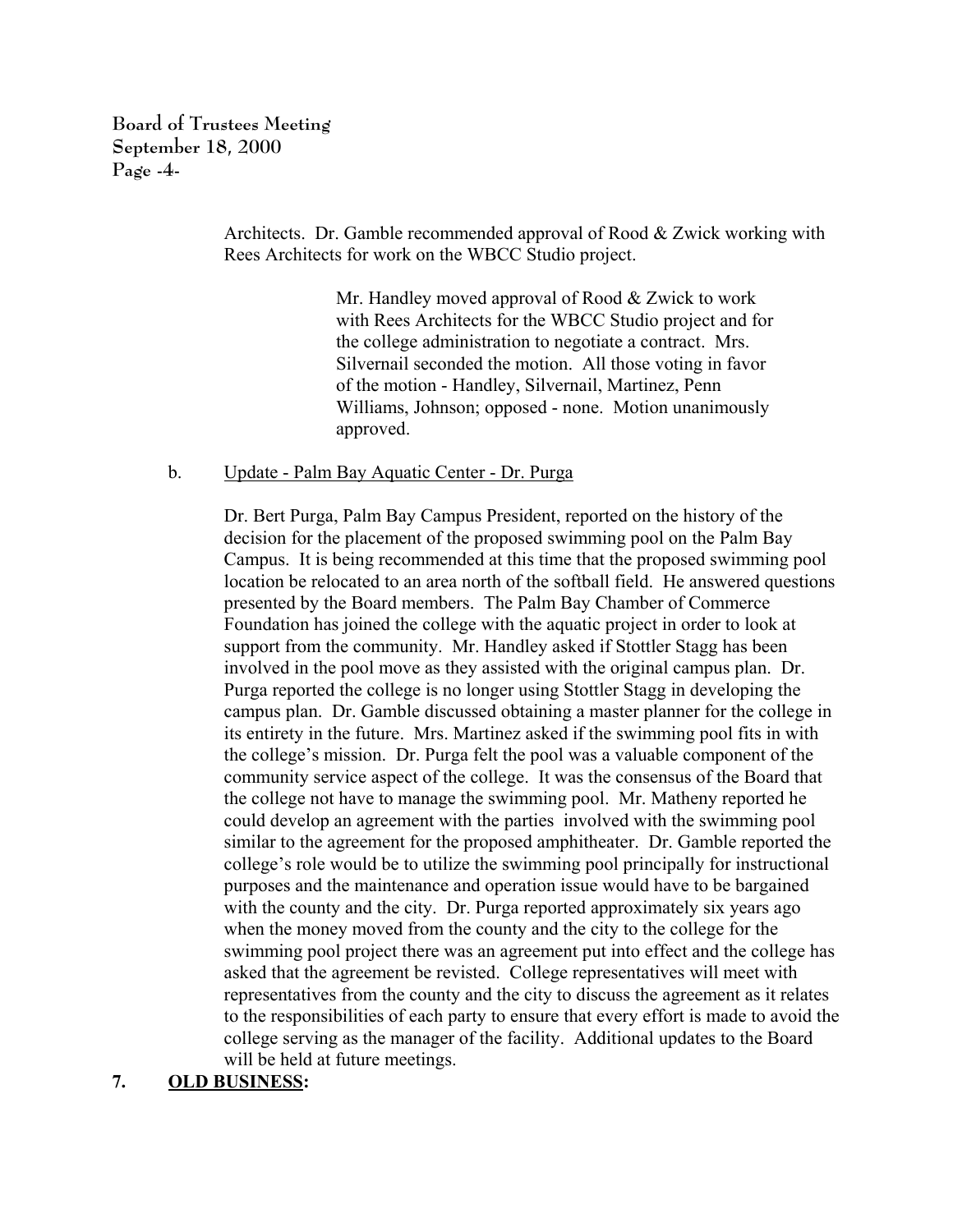**Board of Trustees Meeting September 18, 2000 Page -5-**

### a. Report on Pending Legal Actions - Mr. Matheny

Mr. Matheny reported on the stormwater situation whereby the college was sued approximately four years ago by the City of Cocoa and the college went to summary judgement in the favor of the college on all issues. This was appealed and the appellate court felt more information was required and sent it back to the trial court. It remained there for a year, the City of Cocoa failed to progress the case on the docket and the college moved to dismiss the suit and it was dismissed. Mr. Matheny reported prior to the hearing on the dismissal, the City of Cocoa filed a new lawsuit with identical language, except they added a Count for declaratory relief. This suit will be addressed with a Motion to Dismiss in behalf of the college in the next few days.

Mrs. Silvernail asked if Holland  $&$  Knight would be providing any seminars for the college. Mrs. Oglesby reported she will be meeting with Mr. Hament on the topic of workshops for college employees.

Mr. Handley asked the status of the Ross case. Mr. Matheny reported the U.S. Magistrate recommended dismissal of all of Mr. Ross' claims except the claims against two individuals. The college took exception to that ruling as it pertained to those individual claims; Ross took exception to those rulings on a number of issues; and the whole matter has been briefed and is now in the hands of a district court judge who has recused himself. It has been reassigned to another judge and is ready for a ruling on those issues.

> Mr. Handley moved approval of the Report on Pending Legal Actions. Mrs. Silvernail seconded the motion. All those voting in favor of the motion - Handley, Silvernail, Martinez, Penn Williams, Johnson; opposed - none. Motion unanimously approved.

(1) Amendment to Bylaws for Maxwell C. King Center for Performing Arts, Inc.

Approved - consent agenda.

# **8. NEW BUSINESS:**

a. Approval of Personnel Actions - Ms. Oglesby

Approved - consent agenda.

b. Additions/Revisions to College Policy Manual: Policy #302.2 - Ms. Oglesby; Policy #400.07 - Dr. Bilsky  $(1<sup>st</sup> reading)$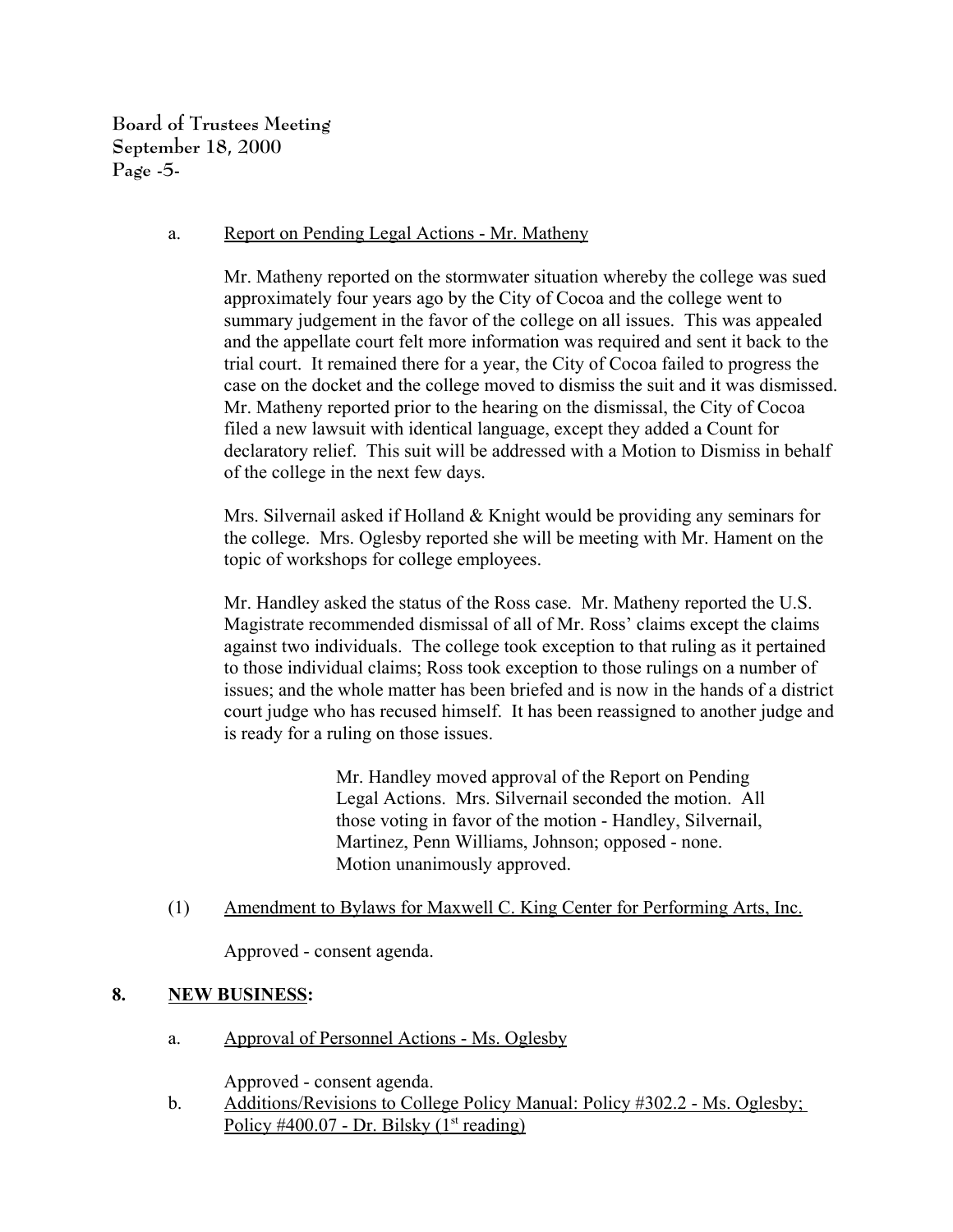**Board of Trustees Meeting September 18, 2000 Page -6-**

Acknowledgment of first reading.

c. Legislative Action Plan - Dr. Gamble (Addendum)

Dr. Gamble discussed the Legislative Action Plan and noted the handout provided to the Board listing the college's legislative team. After the  $2<sup>nd</sup>$  primary election is concluded, the college will pursue a luncheon with each candidate and the District President, along with a member of the Board of Trustees. This will be concluded prior to the election in November. Between the November election and the end of the year visits will be made to the elected legislators to go over the college's legislative plan. Dr. Gamble reported the principle goal of the legislative plan for this year is a focus on the funding of the community college system and to provide information to the legislators so they may understand it. Dr. Gamble felt there are individual actions the Board can place in the college's legislative plan as they involve themselves in various local political events, receptions, and meetings where they could reinforce the importance of the college's funding request.

Dr. Gamble reviewed the Governance Survey form provided to the Board members. The community college has been requested to complete the survey by October 2. It was the consensus of the Board to conduct a special workshop on the Governance Survey which will include the District President's Cabinet. The meeting will be held on Monday, September 25 at 5:30 p.m. in Rm. #168 of the King Center. Dr. Gamble expressed some concern on whether a seven member super Board can handle the breadth of all of the educational systems in the state; however, the point made was that the state community college board has not been successful in obtaining funding and the other boards (Board of Regents and public school boards) appear to have dominated the legislative process. It was felt that a single board, as opposed to the multiple boards, will provide a better chance, based upon who is selected to sit on the board, for a true integration of concerns and a presentation to the legislature that hopefully will help the community colleges. Dr. Gamble reported there is very good representation on the transition task force.

# **9. FINANCIAL ACTIONS:**

a. Annual Financial Report - Mr. Little (Addendum)

Approved - consent agenda.

b. Monthly Budget Status Report - Mr. Cherry (Addendum)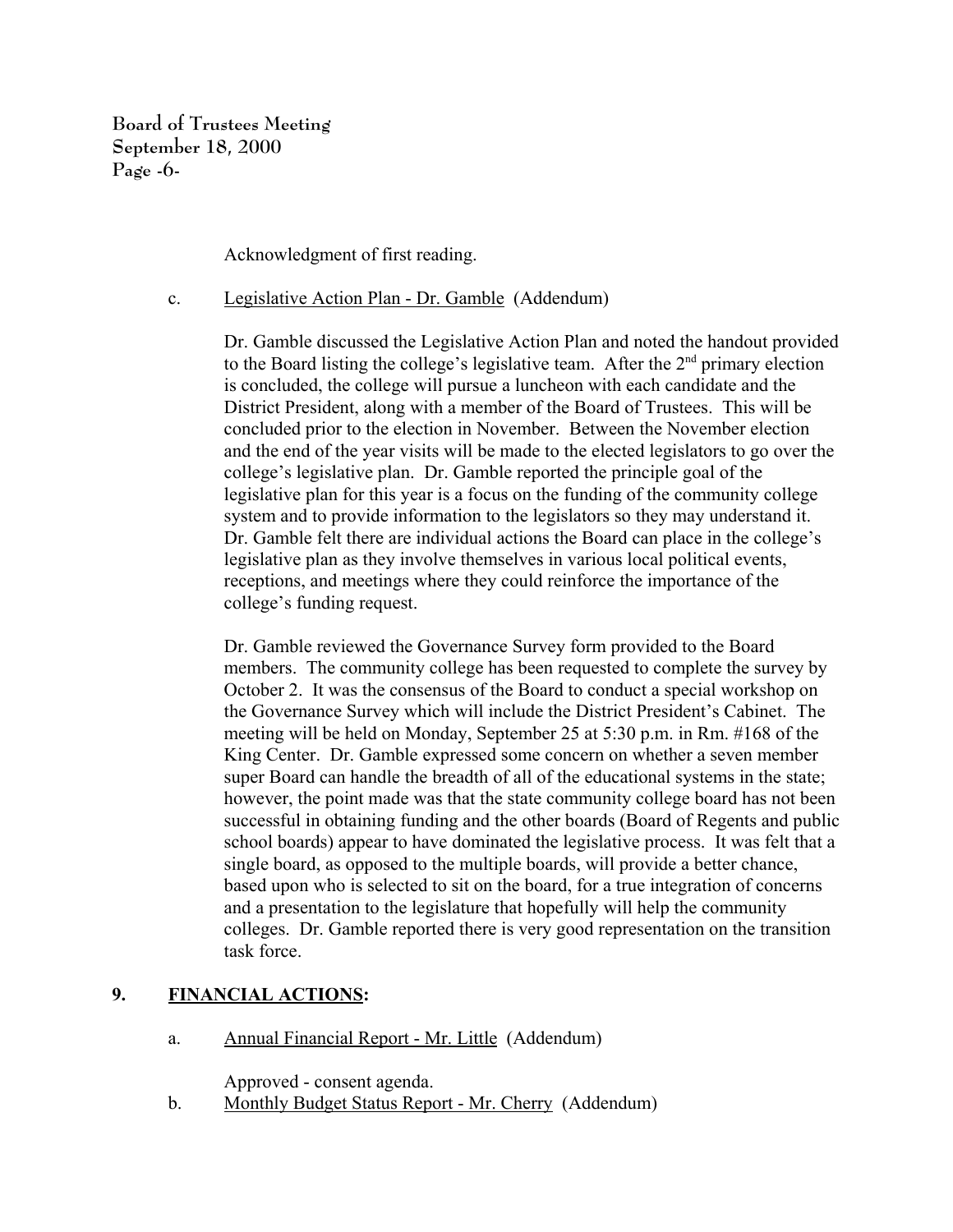**Board of Trustees Meeting September 18, 2000 Page -7-**

Approved - consent agenda.

c. Fund 1 Budget Amendment - Mr. Little (Addendum)

Mr. Little reported the Fund 1 Budget Amendment is presented to update the beginning fund balance to the actual fund balance at June 30, 2000. The amendment also increases the expenditure budget for purchase orders carried forward from the prior fiscal year to the current fiscal year. Dr. Gamble recommended approval of the Fund 1 Budget Amendment.

> Mrs. Martinez moved approval of the Fund 1 Budget Amendment. Dr. Penn Williams seconded the motion. All those voting in favor of the motion - Martinez, Penn Williams, Handley, Silvernail, Johnson; opposed - none. Motion unanimously approved.

## **10. REPORT OF THE DISTRICT PRESIDENT:**

a. Recognition of BCC

Dr. Gamble reported BCC was named as one of the top 20 Associate Degree producers in the country out of a total of 1,132 public community colleges and was also identified as one of the top 100 Minority Associate Degree producers in the country.

### b. Enrollment Report

BCC is slightly up in head count and credit hours and up more than 40% in online distance learning classes. The college is also up 96% in non-credit business, industry and continuing education offerings.

c. Federal Audit Report

Dr. Gamble reported BCC was one of only eleven community colleges in Florida to receive a totally clean federal audit of financial aid functions.

d. Employee Service Program (ESP)